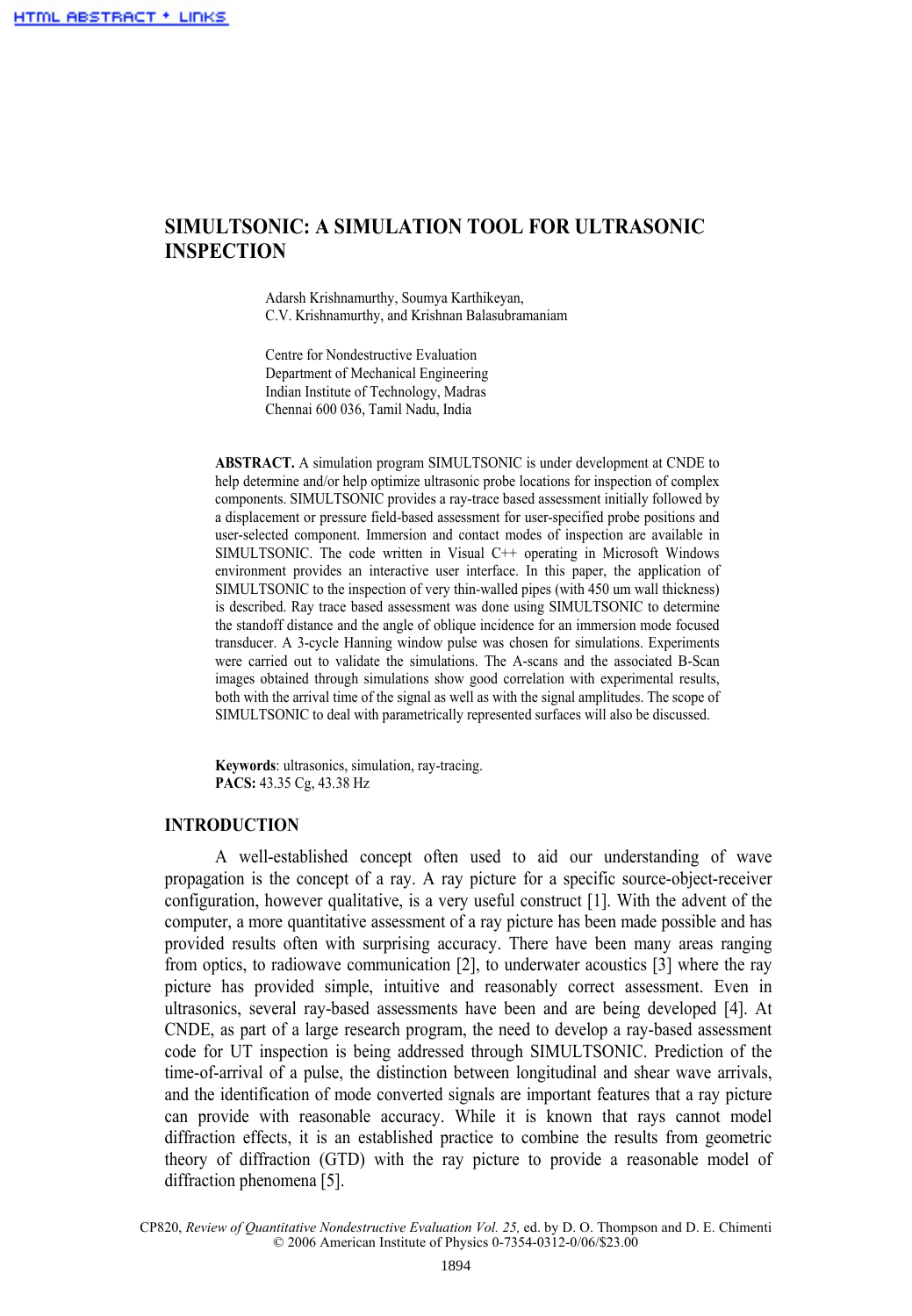SIMULTSONIC is evolving into a tool that seeks to provide a ray-based assessment of UT inspection. It employs a time-stepping scheme to launch rays from the transducer, traces its path to the nearest interface, and generates new rays at the interface satisfying Snell's law, tracks mode conversion all in a recursive manner. Immersion and contact modes of inspection can be simulated. Object shapes can be simple or complex. While simple shapes are parametrically handled, meshing is used to describe complex shapes.

# **RAY MODEL**

Each ray is characterized by the position of its head, which is given by the global X, Y and Z coordinates. The ray also has three direction cosines that describe the direction in which the ray propagates. Each ray is also characterized by its type (whether shear or longitudinal) and its energy. The ray also has information about the amount of time lapsed from the time it was created at the transducer. The rays are generated as parallel, converging or diverging beams from the transducer as shown in Figure 1.

Ray tracing is carried out in specific time steps and checks are made at every stage to ascertain the ray position in the domain as a function of the time elapsed. Each ray is propagated until it meets an interface or has reached the end of the domain or until the given time. Once a ray meets an interface, new reflected and refracted rays are created based on the angle of incidence of the rays taking into account mode conversion. Generation of the reflected ray or the refracted ray is also governed by the critical angles, evaluated using the sound speeds in the two media. In the most general case (a solid-solid interface with incident angle below the first critical angle), four new rays are formed. These are the shear reflected and refracted rays and the longitudinal reflected and refracted rays. The incident ray can be either a shear ray or a longitudinal ray. Using the generalized Snell's law and the law of reflection and refraction (Incident ray, reflected ray or transmitted ray and the normal at the point of contact lie in the same plane), the vectors of the reflected and refracted ray are calculated.

The standoff distance of the transducer from the surface of the specimen is initially determined by shooting a single central ray to an object/interface. The beam model is then invoked to generate either a diverging beam or a cylindrical beam depending on the standoff distance. If a focused transducer is used then a focused beam is produced. Using the normal at the transducer face and a unit vector perpendicular to it, the direction of the rays originating from the transducer is found from vector algebra. The rays are created at the apparent origin and their origin is shifted along their direction of propagation to start from the face of the transducer. For cylindrical rays, the ray origin is shifted along this vector based on the distance required from the center of the transducer.



**FIGURE 1.** cylindrical, diverging and converging beams from a transducer.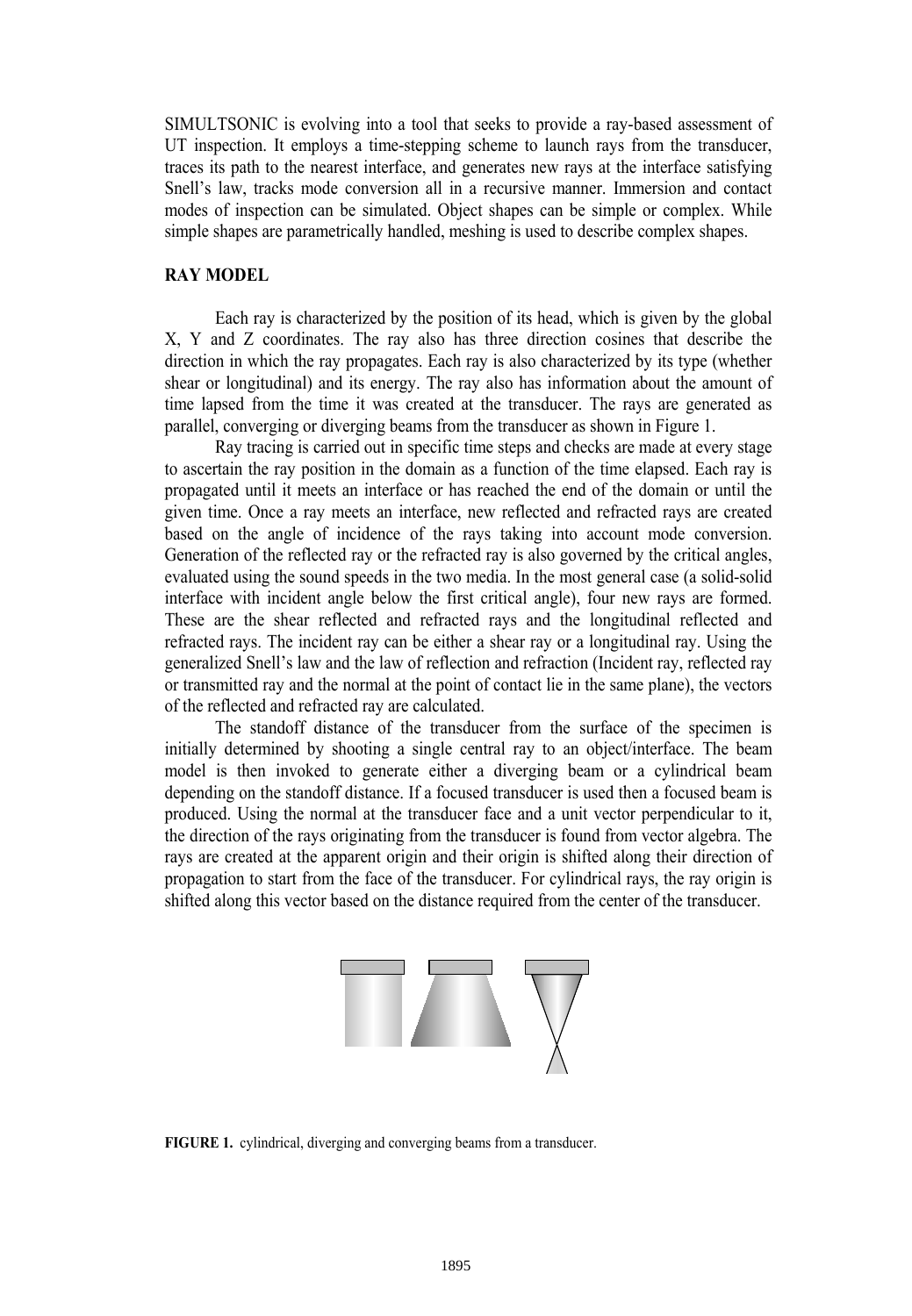### **BEAM MODEL**

The amplitude distribution with which the rays are generated from a planar transducer is based on an approximate beam model derived from the exact singlefrequency on-axis variation and the exact cross-axis distribution beyond the characteristic near-field to far-field transition distance  $a^2/\lambda$  corresponding to the wavelength ( $\lambda$ ) at the specified central frequency and radius (*a*) of a circular transducer. Figure 2 depicts the on-axis variation, given by Equation (1), with three distance regions marked.

In Region I, the ray amplitude is taken to be independent of distance since for a pulse of finite bandwidth, the on-axis contributions due to all the frequency components average out. Further, the cross-axis distribution is taken to be uniform in Region I, constrained only by energy conservation, leading to a non-diverging cylindrical beam of diameter equal to that of the transducer. In Region III, the amplitude distribution follows an approximate Gaussian function that is matched to the exact expression involving the Bessel function given below

The Gaussian beam is currently matched to the 6 dB points of the exact cross-axis variation. Region II is a transition region and is modeled by a Gaussian distribution whose central maximum follows the exact on-axis variation with the cross-axis variation constrained by energy conservation. The distribution is matched with Region I and Region III distributions such that the exact on-axis variation is followed throughout. In Regions II and III, a single diverging beam is generated to approximate the main beam of a planar transducer.

The beam model for a spherically focused transducer is constructed in a similar manner based on the corresponding on-axis variation. The cross-axis variation at the focal plane is taken as the characteristic feature and an approximate Gaussian function is determined resulting in a single converging beam.

In the model, a divergent beam is generated from an apparent beam origin located behind the face of the transducer. Its location is determined from the near-field distance  $(4a<sup>2</sup> – \lambda<sup>2</sup>)/4\lambda$ , and the half angle of divergence γ based on the 6 dB drop calculated from the well-know relation [6]  $\sin \gamma = K_{6dB} (\lambda/a)$  where  $K_{6dB} = 0.35$ .

#### **PROGRAM CAPABILITIES**

The program provides an interactive display of the geometrical features of the object and of the transducer location and orientation. The user can locate and orient the transducer at any desired position with respect to the object. The user can also specify the scan path of the transducer relative to the object. The program allows for generation of simple canonical object shapes and provides for import of more complex object



**FIGURE 2.** Representation of Beam Divergence - the 6 dB field contour (in grey) is modeled by the cone (in black dotted line) originating from an apparent origin O that is situated behind the transducer face centre O'.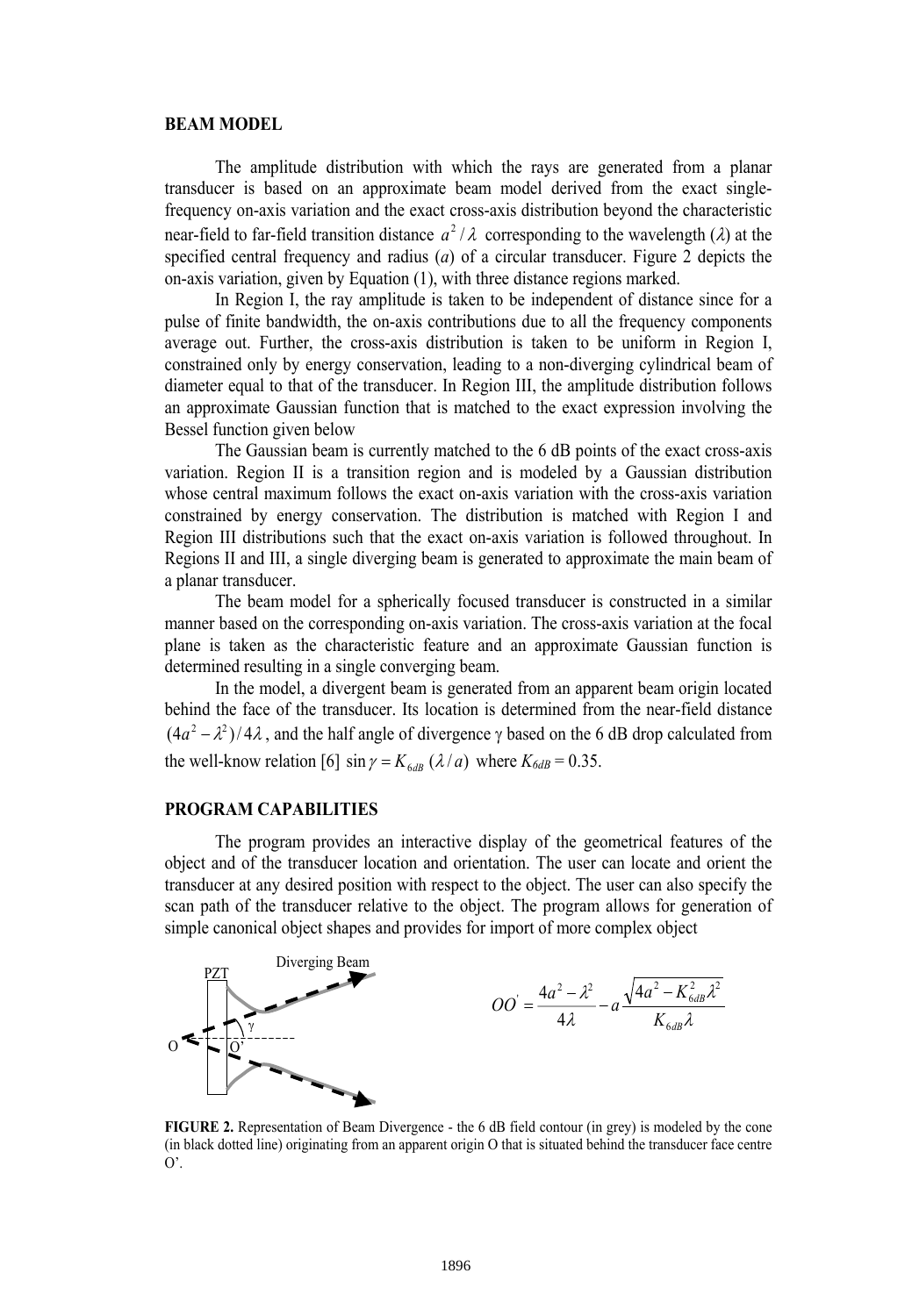

**FIGURE 3.** Snap shots of view panels corresponding to B-scan immersion mode of inspection over a FBH in a step block using a 0.5 in. dia, 5 MHz transducer under normal incidence. Panel on the left depicts the configuration and the instantaneous position of the transducer. The top section of this panel shows the Ascan. The right panel is a zoomed section of the B-scan over the FBH. The trace due to the backwall can be seen on either side of the trace due to the FBH.

geometries from standard packages such as AUTOCAD. The program can simultaneously display the inspection configuration and the corresponding A-scan. For a specified scan profile, a B-scan display can also be displayed. Currently, the program provides for conventional planar and spherically focused circular transducers and a linear phased array.

## **B-scan Simulation with Conventional Transducer**

Figure 3 illustrates the B-scan feature where a circular planar immersion transducer was moved at a constant height above the sample. A standard calibration block 200 mm long with a step and a 20 mm diameter flat bottom hole (FBH) is considered in this example. The FBH is 25 mm in height and is centered at 50 mm from the end. The simulation was done using a  $\frac{1}{2}$ -inch diameter, 5 MHz transducer. The beam spread was calculated to be 2º assuming a 6dB drop.

## **B-scan with Phased Array - Simulation and Validation**

Linear phased array probes are modeled by combining rays from individual elements of the array with suitable time delay laws corresponding to beam steering and/or beam focusing. Figure 4 shows the simulated and experimental B-Scan of a 6mm notch in a 11mm thick plate. The scan was done using a 5 MHz transducer with a 45° beam steering. The experiment was carried out using OMNISCAN phased array module from RD Tech.

## **Pipe Inspection Simulation**

SIMULTSONIC can internally generate simple shapes such as cylinders or pipes. Flaw detection and characterization even in such simple shapes depends very much on probe location and orientation and is controlled by the pipe dimensions and flaw orientation. Often, mode conversion can lead to complex signals that are difficult to interpret. Simulation is an economic alternative that can assist in identifying optimum probe positions and help interpret complex signals. Figure 5 shows the schematic of a 11 mm thick pipe of large radius of curvature with a 8 mm EDM notch of 1.5 mm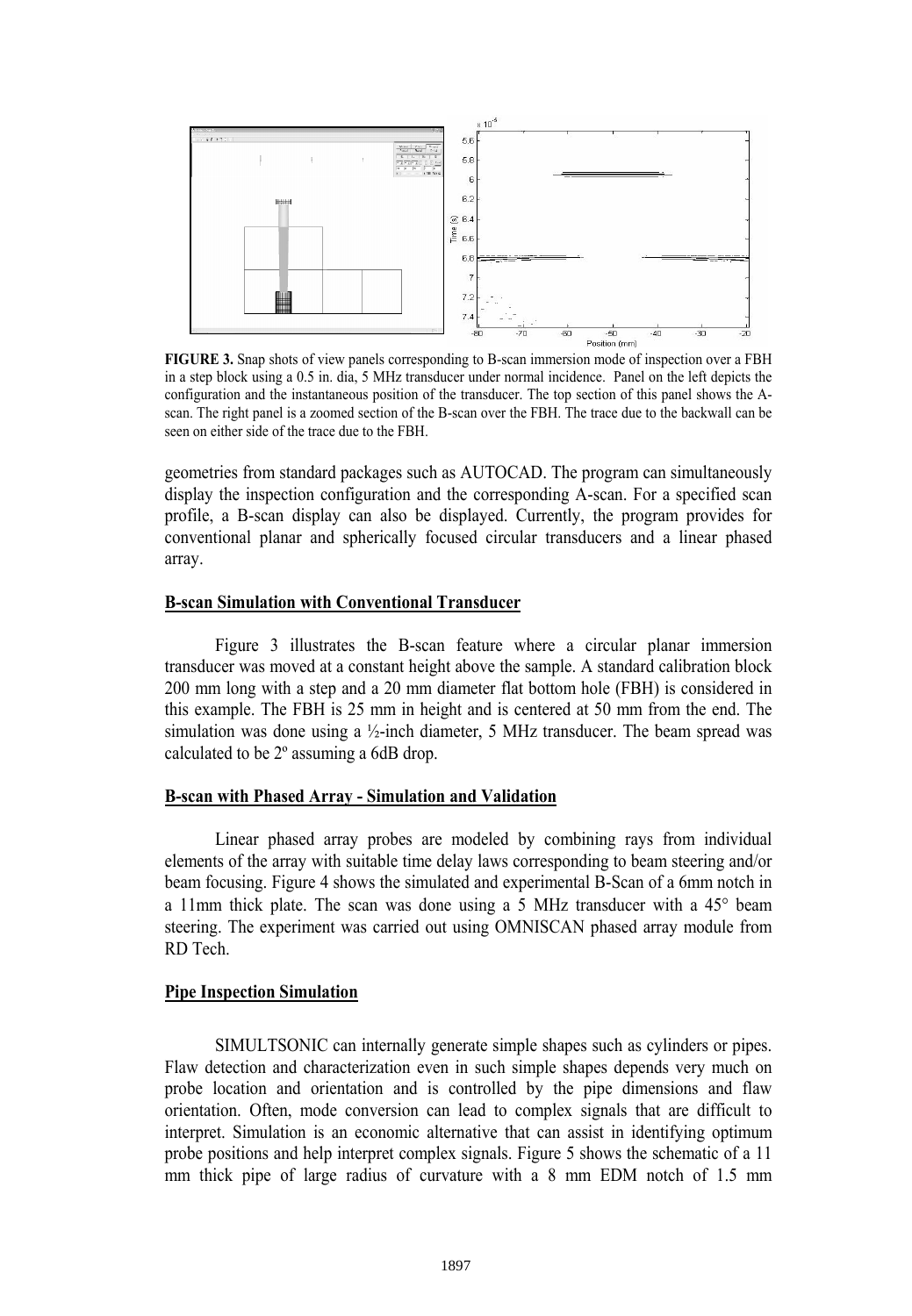

**FIGURE 4.** Simulated (left panel) and Experimental (right panel) Phased Array B-Scan of a 6 mm deep surface-breaking notch in a 11 mm thick plate. When superposed, the correspondence between simulation and experiment is very good.



**FIGURE 5.** Simulation of the inspection, under immersion, of 8 mm long notch in a 11 mm thick pipe with a large radius of curvature. The transducer was taken to be 0.5 in. dia with 5 MHz centre frequency. The schematic of the configuration is shown on the left. Simulated A-scans for various probe angles are shown on the right. At a probe angle of 14° in water, a clear S-wave flaw signal can be seen.

width. The pipe is considered immersed in water and the material of the pipe is taken to be steel. The simulation is carried out on a region around the notch location approximated as a flat section due to the large curvature of the pipe. The EDM notch is modeled as surface opening cuboid.

 The simulations were carried out for various probe angles. Mode converted signals can be seen for the probe angle at 8°. Probe angles of 12° or more appears to be well suited for detection of a vertical notch. As the first critical angle is at 13<sup>°</sup>, there is only one flaw signal for the probe angle of 14°, whereas there are two signals, one each from the shear and longitudinal waves for the probe angle of 12°.

# **THIN PIPE INSPECTION – SIMULATION AND VALIDATION**

Optimization of the parameters for the inspection of a weld between two sections of a thin-walled pipe is the final example to be discussed in this paper. The pipe is a thin walled cylinder with a wall thickness of 0.4 mm and an outer diameter of 6.5 mm. Access is confined to be only in one section of the pipe with respect to the weld. Given the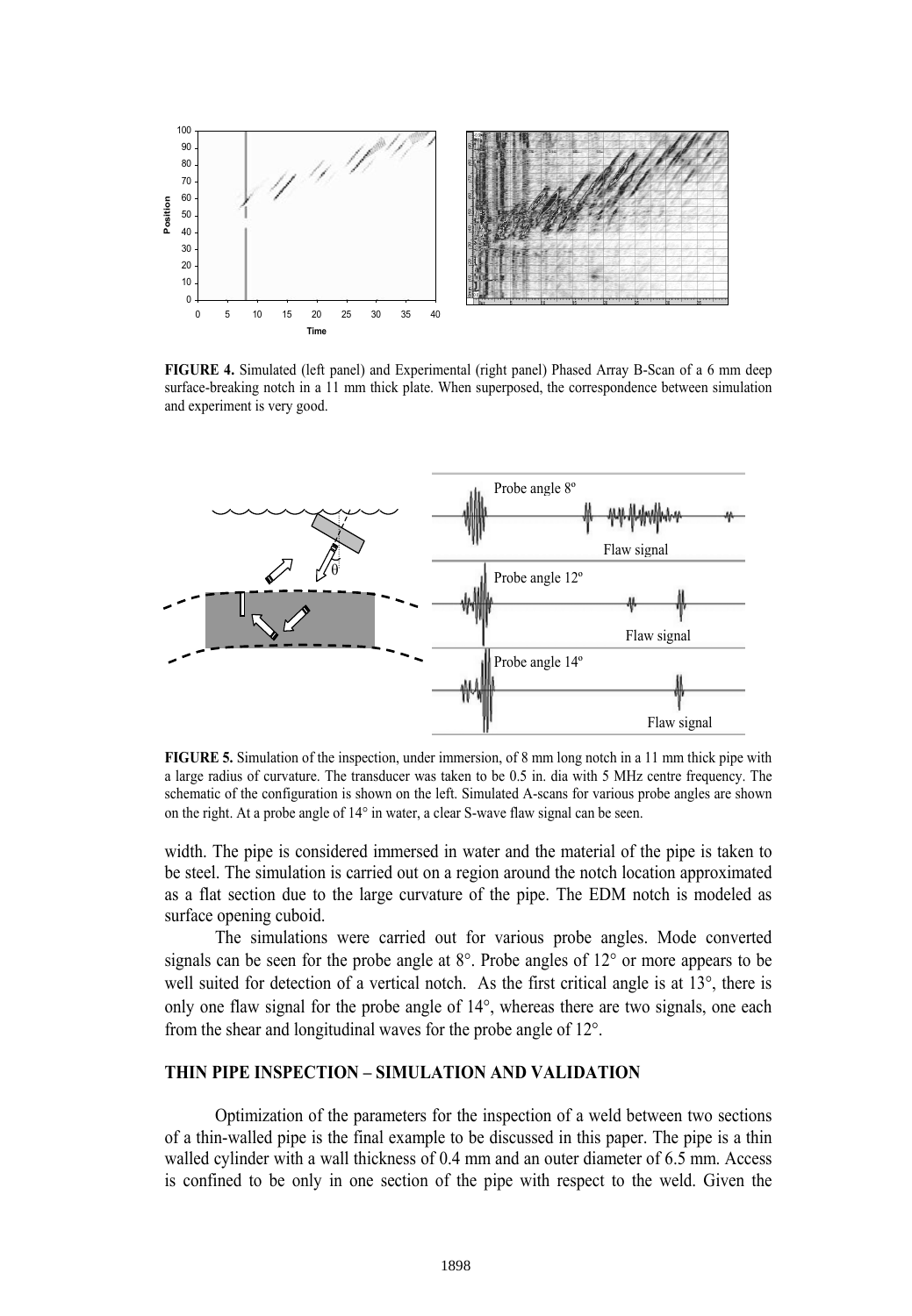constraints of the problem, a 0.5 in dia, 15 MHz immersion transducer with a spherical focal length of 1.5 in, in water, was chosen for the task. An angle-beam inspection with shear waves was envisaged.

Simulations were carried out to find the optimum standoff distance as well as the optimum angle of inspection. The distance of the center of the probe from the wall to be welded was maintained as 1.5 in, to keep the wall in focus, and the probe angle was varied from 16º to 23º. Figure 6 shows the variation of the received energy with respect to transducer position as well as the transducer angle.

From the results obtained by simulations, the probe angle was chosen to be 19º, and the standoff distance was chosen to be 12 mm along the pipe axis with a corresponding vertical standoff distance of 35 mm.

An experiment was setup to validate the results experimentally. Figure 7 shows the pipe holder with supports, the XY-scanner, the probe in a manipulator and the immersion tank.



**FIGURE 6.** Simulation to determine optimum location and orientation of a focused probe. (a) Received energy as the probe was moved along the x-axis. The schematic is shown on the left. (b) The schematic on the left shows the probe scan path in the xy plane. On the right, the received energy as the probe was moved along the y-axis.



**FIGURE 7.** (a) Tube Holder with a Stepper Motor, (b) Probe manipulator mounted on a XY-scanner.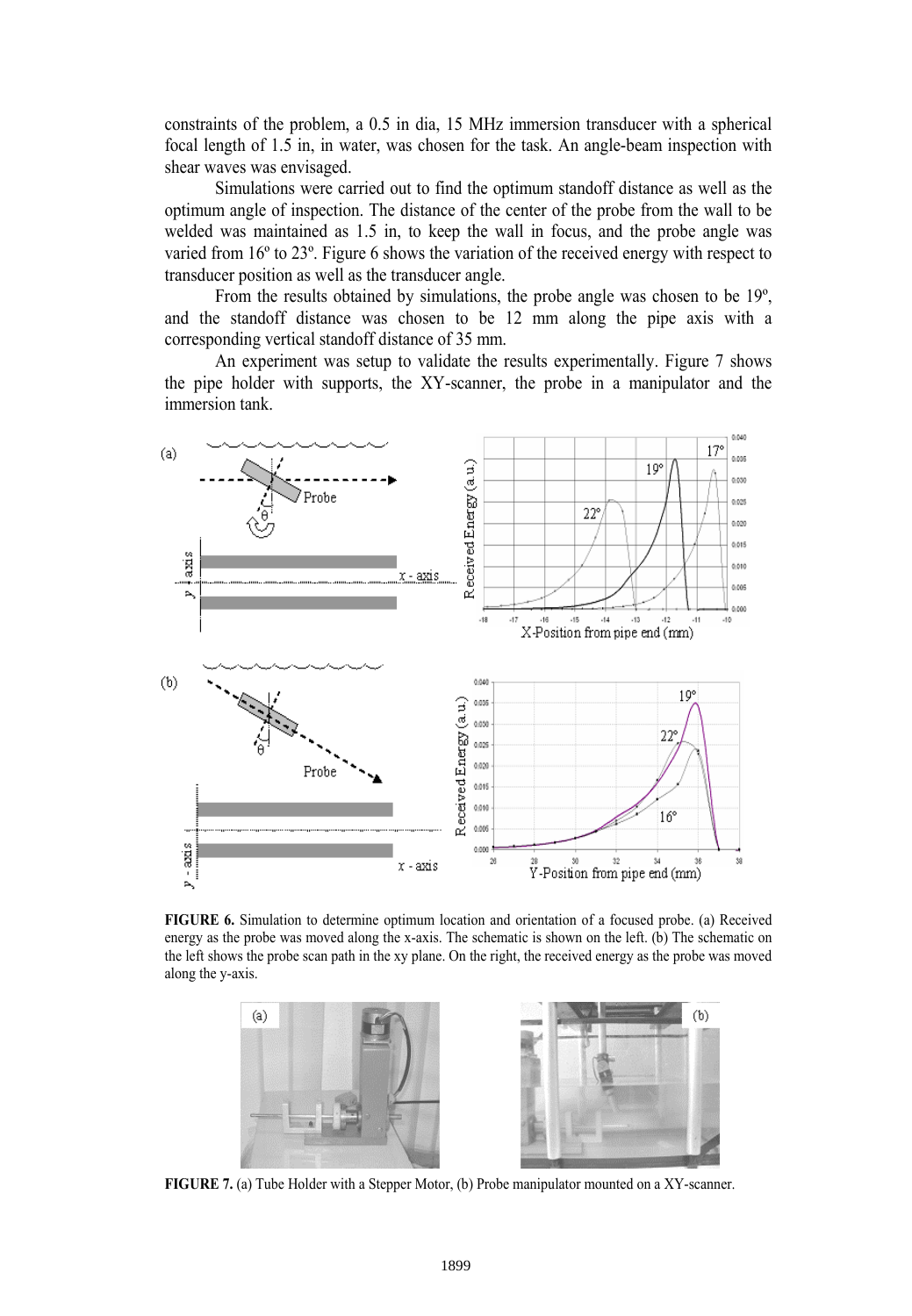The pipe is mounted on two bushes to prevent wobble as it is rotated. A Lab-VIEW program was written to control the angular position of the tube, to control the probe fixed to the XY-scanner and for data acquisition. The probe manipulator was used to change the probe angle manually. The 15 MHz spherically focused transducer was powered by a Panametrics PR500 Pulser-Receiver. The signal was sampled at 100 MHz. Figure 8 shows the B-Scans obtained from the experiment and simulation.

The images show good correlation both with the arrival time of the signal as well as the amplitudes of the signals. It can be seen that as the position of the transducer is moved farther from the pipe wall the arrival time increases and the amplitude of the received signal also drops. It is also verified that the signal received is maximum at around 11-13 mm that was predicted during the initial studies. Figure 9 shows the sum of the peak-to-peak amplitudes obtained from simulation as well as experiments as a function of probe position.

The results obtained from experiments confirm the validity of the simulations.



**FIGURE 8.** B-Scans obtained from Experiment (left panel) and Simulations (right panel)



**FIGURE 9.** Measured (curve in black with dots) and Simulated (curve in grey) variation of the normalized received energy with probe position. The increase in amplitude at around 14 mm is noted both in experiments as well as in simulations.